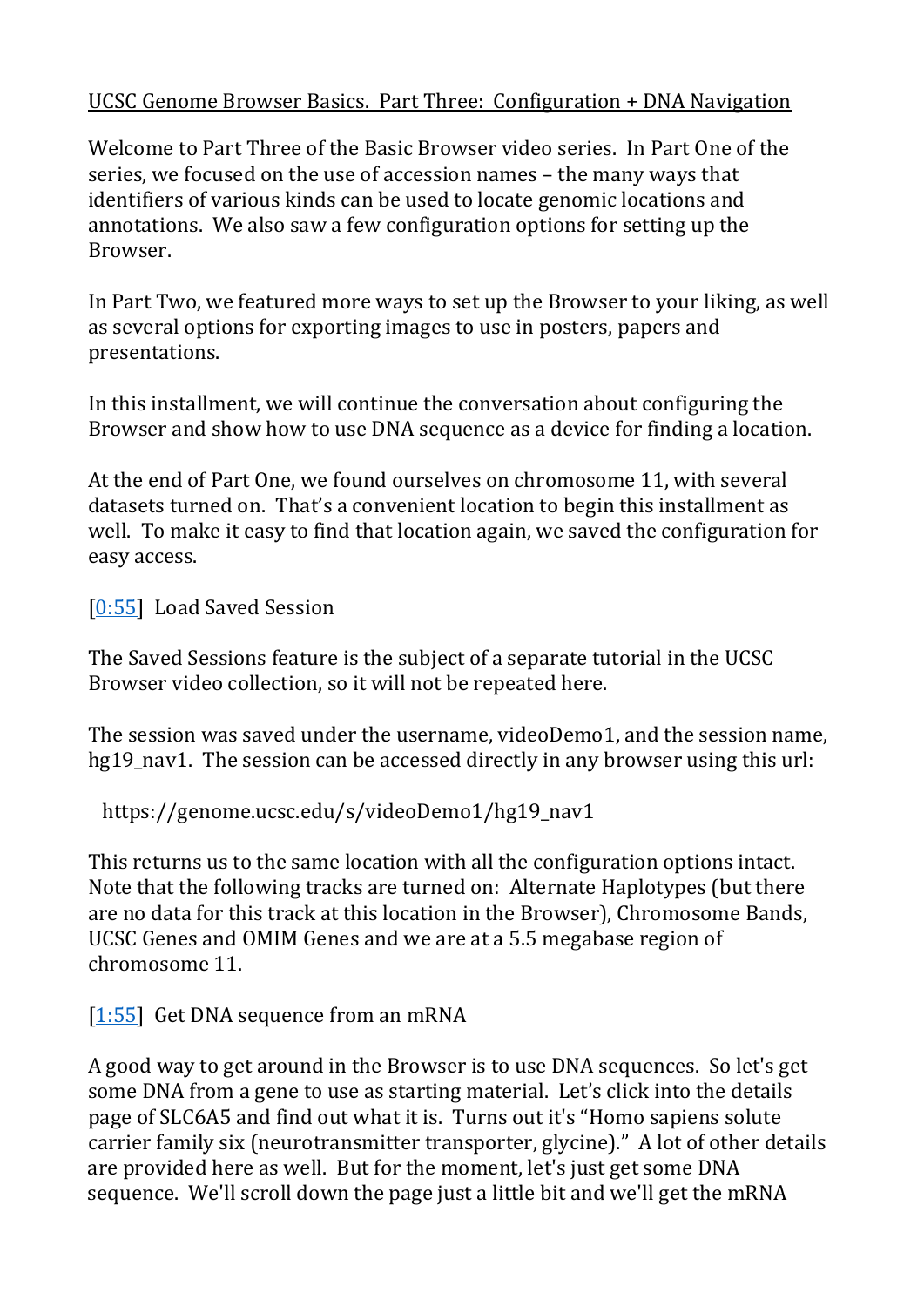sequence and then grab a chunk of mRNA right out of the middle of it. I will copy that.

[\[2:37\]](https://www.youtube.com/watch?v=I25Q136d6NU&feature=youtu.be&list=UUQnUJepyNOw0p8s2otX4RYQ&t=157s) Paste DNA into the Position Box

Then we'll go back to the Browser and just paste the DNA into the Position Box. If that DNA is unique, or *not*, BLAT will show us a page of matches where we can go to that location on the Browser. So here we are on a page with a single match. And if we hit the "browser" link there, then we'll go to a 52-nucleotide location.

## [\[3:02\]](https://www.youtube.com/watch?v=I25Q136d6NU&feature=youtu.be&list=UUQnUJepyNOw0p8s2otX4RYQ&t=182s) Run BLAT with mismatches

BLAT is tolerant of some mismatches. So if I paste this 52 nucleotides back in and just remove a couple of G's here and maybe insert a couple of C's right here and hit [ go ], BLAT will still find it, but now it finds several smaller hits for the segments that are uninterrupted on other chromosomes as well. But the biggest hit, the one with the highest score that spans the full 52, is still on chromosome 11. And if I go to the Browser using that link, here's our two-base deletion. And here's our insertion over here where I added a couple of bases, shown as a little tickmark between the bases where it was inserted.

## [\[3:51\]](https://www.youtube.com/watch?v=I25Q136d6NU&feature=youtu.be&list=UUQnUJepyNOw0p8s2otX4RYQ&t=231s) Short Match track

BLAT will work well when you have a nucleotide probe to put in the box of 22 bases or more. And it works a little bit as you get smaller down to around 16, but below that it doesn't work at all. In that case, there's a feature of the Browser that will let you find strings of nucleotides in the current Browser window. It won't find them all over the genome, but if you go into the mapping and sequencing blue bar group the below the Browser graphic, there is a track called Short Match. If you click into Short Match, it tells you that you can use anything between 2 and 30 nucleotides. And let's just put it in GCG. You'll see also that the IUPAC ambiguity codes are supported, so R is for puRine (G or A), Y is for pYrimidine (C or T), and so forth. So if we just hit [ submit ] and we'll find any occurrences of GCG and it'll also find it such occurrences on the opposite strand. So a CGC here on the minus strand is also a match. It'll find all stretches of that particular nucleotide string in the current Browser window. It is not possible, however, to export a list of all of the occurrences of this string via the Table Browser as it is for other tracks.

# [\[5:15\]](https://www.youtube.com/watch?v=I25Q136d6NU&feature=youtu.be&list=UUQnUJepyNOw0p8s2otX4RYQ&t=315s) Drag-N-Highlight

Another useful feature of the Browser is Drag-N-Zoom or Drag-N-Highlight, depending on which choice you make in the menu that appears. If you put your mouse up in the scale bar near the top of the Browser graphic and drag it to the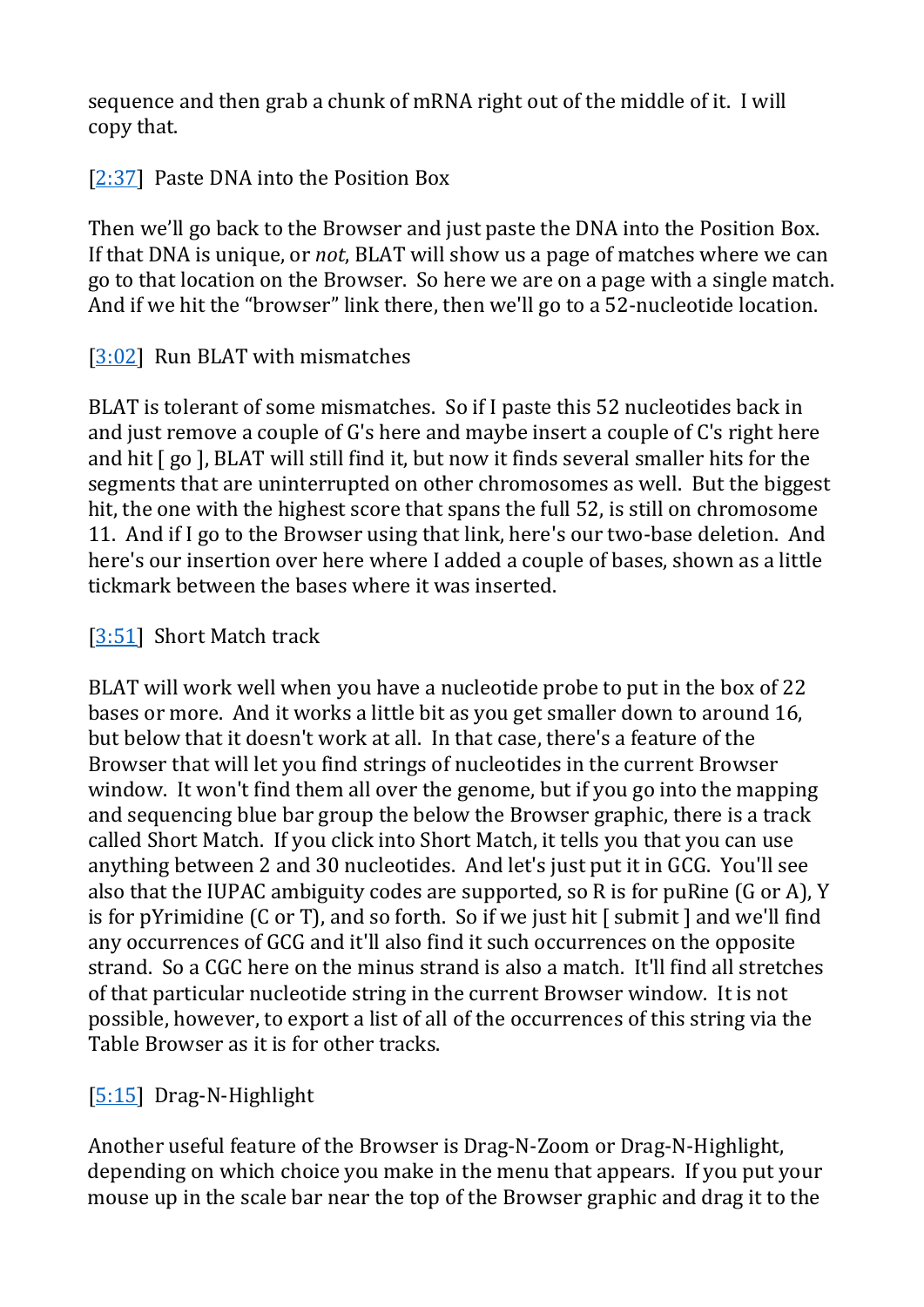right or left it will highlight a region. Let's highlight the region around this twobase deletion in the BLAT track that we made. We'll put a single highlight here. And let's zoom out by a factor of 3.

[\[5:48\]](https://www.youtube.com/watch?v=I25Q136d6NU&feature=youtu.be&list=UUQnUJepyNOw0p8s2otX4RYQ&t=348s) Set highlight color

Let's select a region next to it and highlight and change the color. Let's make the color much darker and add a second highlight.

So you have two highlights side by side and you can see how the colors stand up when you zoom out. If you zoom out by a factor of 10 or more, the lighter color starts to get more difficult to see as you get farther and farther out. So it's a good idea to use a darker color if you're going to zoom out.

[\[6:21\]](https://www.youtube.com/watch?v=I25Q136d6NU&feature=youtu.be&list=UUQnUJepyNOw0p8s2otX4RYQ&t=381s) Remove highlight

You can put your right mouse button over the highlight and you have the option to remove a particular highlight by using the option in that popup.

[\[6:34\]](https://www.youtube.com/watch?v=I25Q136d6NU&feature=youtu.be&list=UUQnUJepyNOw0p8s2otX4RYQ&t=394s) Drag-rearrange tracks

Another feature of the Browser that can help when you're configuring it to your liking is your ability to drag tracks up and down and rearrange them on the screen. Ordinarily, the tracks appear in the same order that the options appear among the pulldown menus below the Browser graphic, but you are not constrained to using that ordering on the screen. If you put your mouse over the text space on the left side of the Browser graphic for any track, you can drag tracks up and down and put them in any order that you choose.

### [\[7:05\]](https://www.youtube.com/watch?v=I25Q136d6NU&feature=youtu.be&list=UUQnUJepyNOw0p8s2otX4RYQ&t=425s) Drag-N-Zoom

Another option that you get when you put your mouse over the region in the scale bar near the top of the screen is to zoom in. You can zoom into any specific region that you select.

[\[7:21\]](https://www.youtube.com/watch?v=I25Q136d6NU&feature=youtu.be&list=UUQnUJepyNOw0p8s2otX4RYQ&t=441s) Right-click menu: Zoom to an item

On any spot of the Browser, there is a context-sensitive right click menu. If you put your mouse over a specific item in the Browser graphic and use the right mouse button, you get a menu that lets you zoom to the full length of the item. In this case, we selected a gene. You can highlight the entire gene. You can get the DNA. You can click into the details page that we've been to before where it shows you all of the information about the gene itself.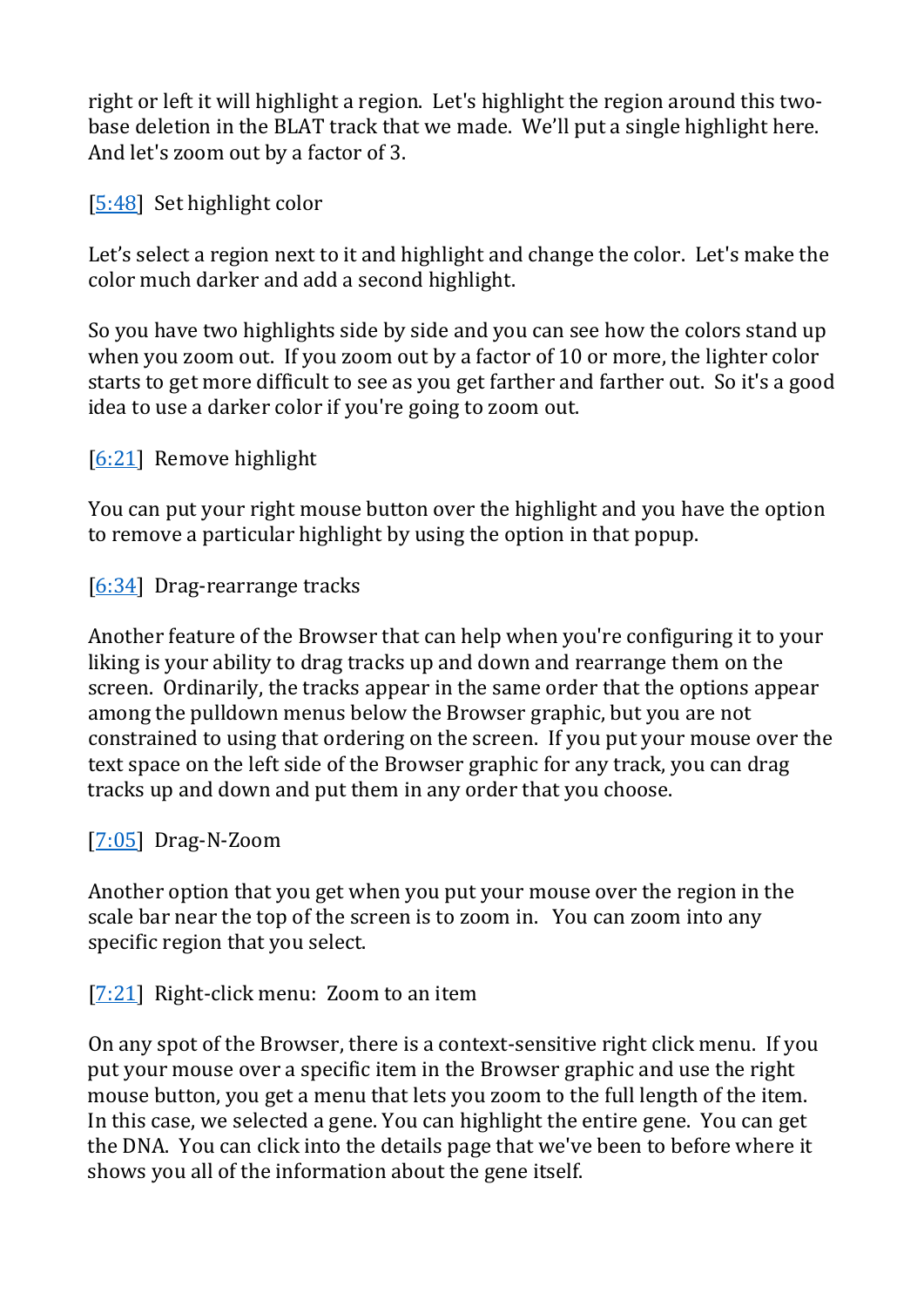And you can go to the configuration page where you can turn off the splice variants. This has the same effect as using the small button on the left side of the track in the image. So let's just zoom to the gene and observe the full-sized gene filling the entire window.

## [\[8:11\]](https://www.youtube.com/watch?v=I25Q136d6NU&feature=youtu.be&list=UUQnUJepyNOw0p8s2otX4RYQ&t=491s) Scale bar / Base Position configuration

Let's turn off some of the data tracks and leave just the gene set on. So we'll turn off the All Haplotypes track, the Cytobands track, the OMIM track, and the Short Match track. We'll also turn off the BLAT track. That leaves us with just our gene in the window. Let's zoom in to the exon right here in the middle of the screen by selecting it from the top of the window and we'll zoom in even a little further to get down to the amino acid level.

And let's look at configuring the scale bar at the top of the page. You can see that we have the scale bar in roughly the middle third of the page and the genome assembly is listed next to it in the Browser graphic, although it can be removed using the configuration button that we visited in Part Two of this Browser Basics series.

### [\[9:07\]](https://www.youtube.com/watch?v=I25Q136d6NU&feature=youtu.be&list=UUQnUJepyNOw0p8s2otX4RYQ&t=547s) Add title in graphic

Let's click into the scale bar configuration button on the left side and you can decorate the graphic just a little bit by putting in a title such as "this is my title" and then you can add an assembly and a position to the Browser graphic and [ submit ] that. So now you have a new row at the top where it says "this is my title" and the assembly and the position are listed here in another row of text.

### [\[9:33\]](https://www.youtube.com/watch?v=I25Q136d6NU&feature=youtu.be&list=UUQnUJepyNOw0p8s2otX4RYQ&t=573s) Display three reading frames

Let's go back to the configuration window, and we'll turn off the title, assembly and position and switch the display mode from "dense" to "full." You can see now that we have the amino acids of all three reading frames showing in the Browser below the DNA sequence, so you can see that one of the three reading frames is going to match the amino acid sequence of the exon we have in the window: YVVLV and YVVLV.

### [\[10:11\]](https://www.youtube.com/watch?v=I25Q136d6NU&feature=youtu.be&list=UUQnUJepyNOw0p8s2otX4RYQ&t=611s) Reverse-strand DNA sequence

If your gene was being transcribed on the opposite strand, you can reverse the orientation by clicking on the little arrow on the left. Of course, in this orientation, the translation does not match the reading frame of the gene we have in the window currently.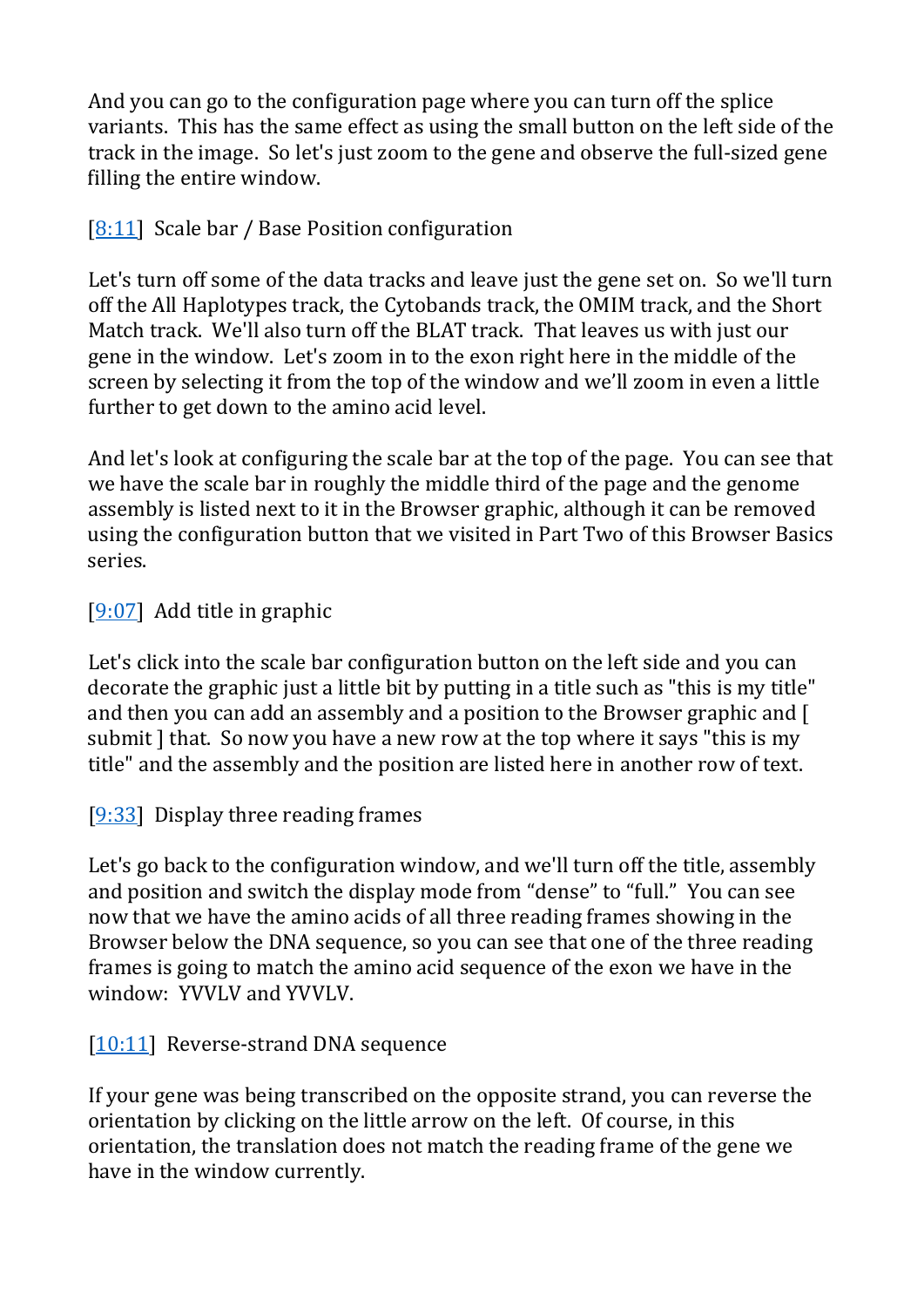### [\[10:27\]](https://www.youtube.com/watch?v=I25Q136d6NU&feature=youtu.be&list=UUQnUJepyNOw0p8s2otX4RYQ&t=627s) View in other genomes by homology

Let's turn the DNA base sequence back to the plus strand and we'll go back into the position bar configuration and turn it from "full" back to "dense" and [ submit ] that and we'll look at one other way to navigate in the Genome Browser.

You see here we're at a 48-base window in the SLC6A5 gene. And one option is to use DNA sequence homology to jump to the same location in other genomes. So if you go to "View in other genomes… Convert" in the top bluebar menu, you see that the default is to go to another human genome. You can go to the hg38 assembly or back to hg18 or you can go to other animals. Human and mouse are the most widely used on the Browser, so they come up at the top. Let's just accept the default and go to the hg38 genome assembly and hit [ submit].

For a small region, especially an exon, this is likely to be a really good single hit. If you're zoomed out and have a much larger region or if you're going to an animal that's more distantly related than one human genome assembly to another, you're likely to have multiple hits on this window here, because of rearrangements in one lineage or the other since the last common ancestor. So let's just click into this link and you'll see that here we are, in the same region of SLC6A5 amino acids YVVLV is still in the window.

 $[12:00]$  Jump to previous settings in human, mouse

It's possible then to get back to hg19 two different ways. You can use the "View, In Other Genomes… Convert" using homology again. Or, if you have navigated to a different location, you have another option. Let's go to a different location by dragging the window off to the left. For the last two human and the last two mouse genomes you have the option to return to your previous location on the other assembly.

Go over here to "Genomes" and choose the hg19 assembly. In this case, the Browser just remembers your last location. So it's not using homology, it's using memory and it's essentially setting up the Browser just the way it was the last time you were on that genome. So if I click on hg19, you see we're back at the 48-basepair window at the same region of SLC6A5 we were at before.

So that concludes our conversation about how to get around in the Browser, and how to configure the Browser to display the image the way you like it.

Stay tuned to the video channel or subscribe to the channel for future tutorials on the UCSC Genome Browser.